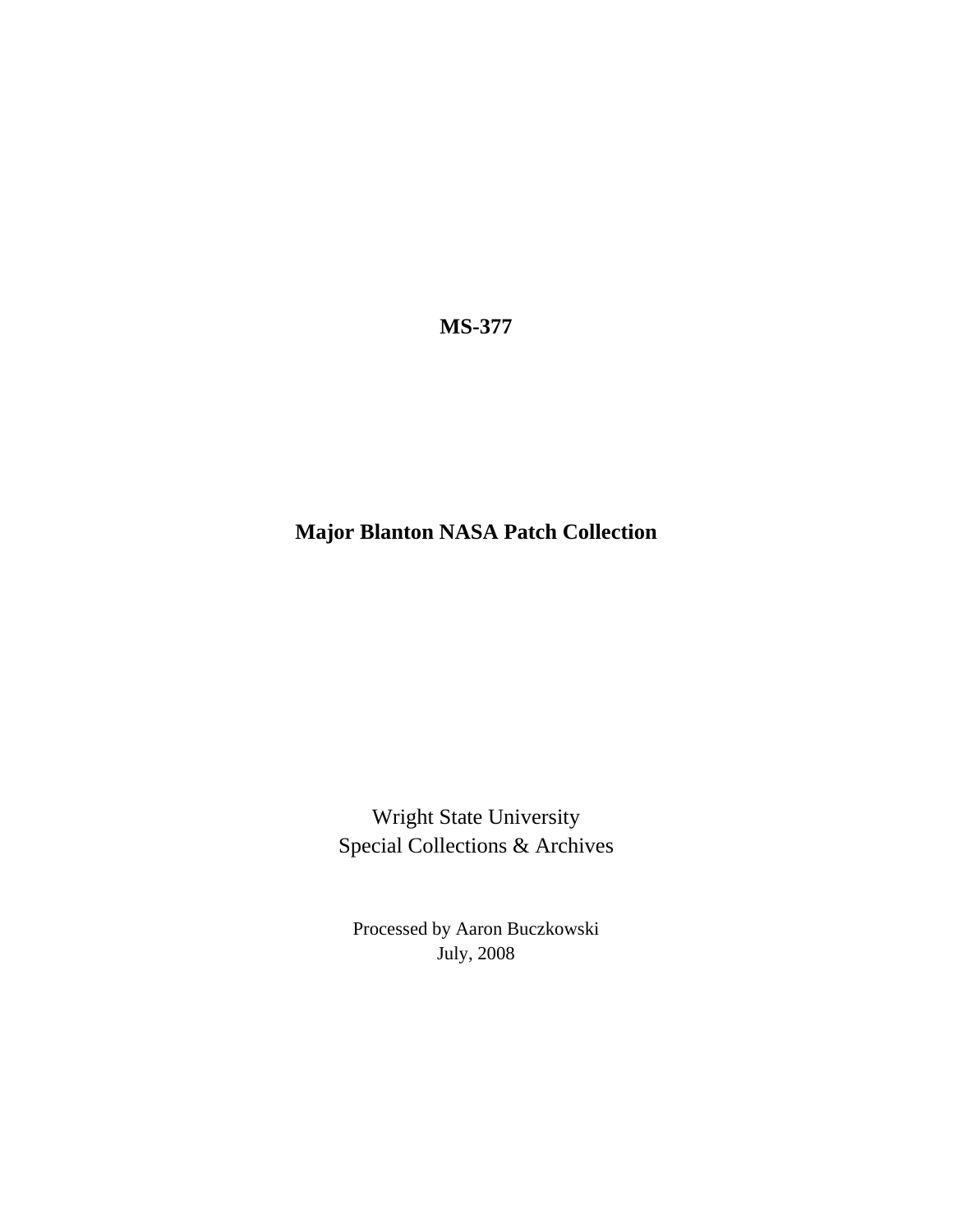#### Scope and Content Note

The Maj. Blanton Patch Collection contains over 280 patches. These patches are of the marrowed-edge, souvenir variety. The greater portion of the collection relates to space shuttle missions. The breadth of the mission patches runs from the beginning of the space shuttle program with Space Transport System, STS-1 in April, 1981 and ending with STS-63 in February of 1995. As well, there is the mission patch for STS-110 of April, 2002. The remaining series in the collection contain other space related patches, military patches, and a number of novelty patches, many pertaining to aircraft and Operation Desert Shield/Desert Storm. A finding aid is included.

Series I, Space Shuttle Mission and Related Patches

Series I contains 103 space shuttle mission and mission related patches. The patches span shuttle missions 1 in 1981 through 63 in 1995. Along with copies of the official mission patches, there are patches that relate to the specific experiments conducted on the given mission. The patches are organized chronologically in order of mission launch date.

Series II, Other Space Programs and NASA Projects Other than the Space Shuttle Patches

Series II contains 100 patches that pertain to space technologies other than the shuttle. The series is arranged alphabetically by topic. Some of the topics included are the European Space Agency, other NASA related projects, and patches of the Soviet Union space program.

Series III, United States Military Patches

Series III contains patches issued by the branches of the United States armed forces. There are 26 patches in this series. The majority of these patches were issued by the Air Force or the Navy. There is one Army issued patch in the series.

#### Series IV, Novelty Patches

Series IV is the last series of the collection. It contains 56 novelty patches. Many of them are aircraft related. Two of the patches are comedic commentary on the Navy's Tailhook scandal. As well, there are a number of patches that relate to America's foreign engagements of the latter part of the  $20<sup>th</sup>$  century.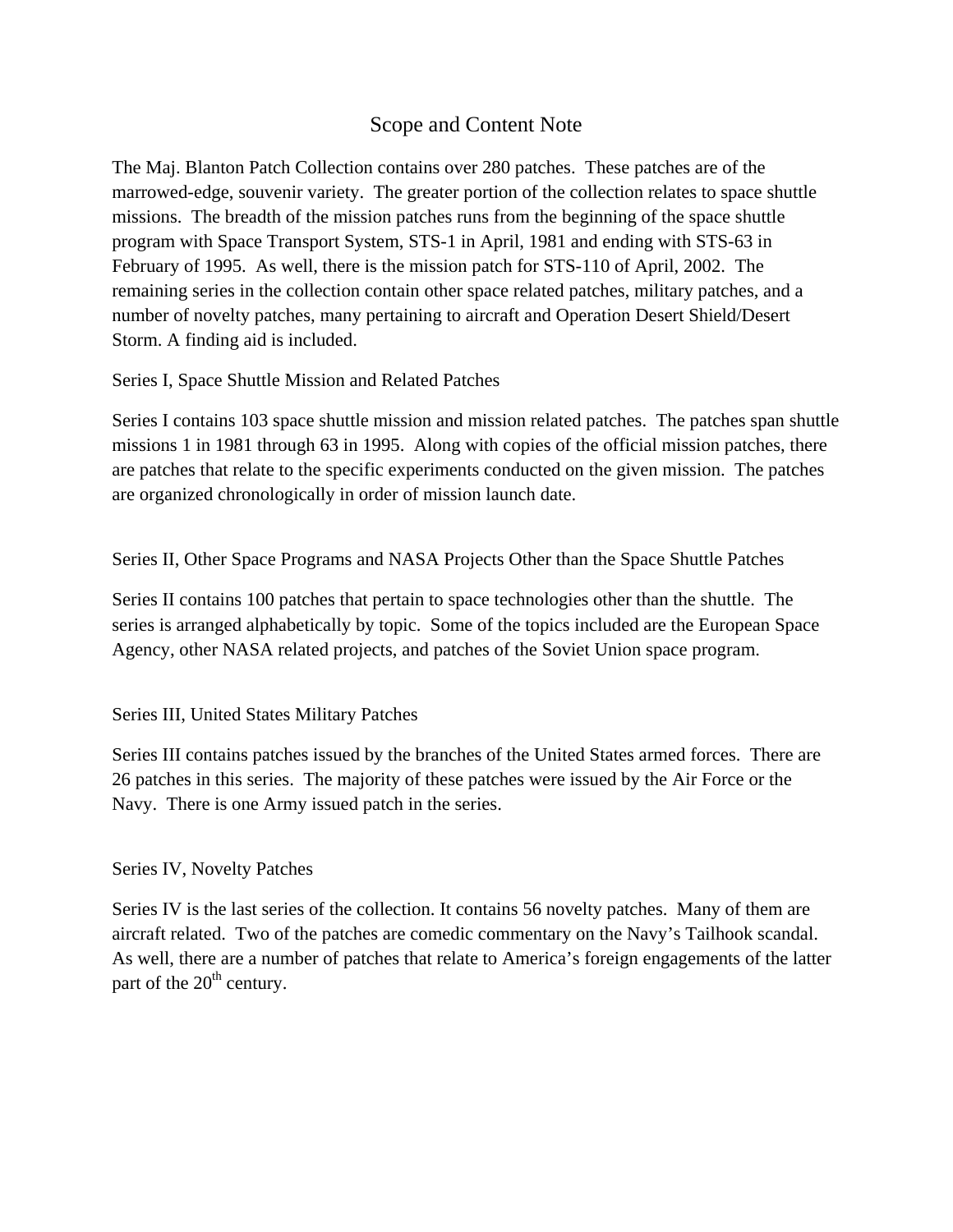| <b>Box</b>   | File           | Description                                              | Date |
|--------------|----------------|----------------------------------------------------------|------|
| $\mathbf{1}$ | $\mathbf{1}$   | <b>Mission Patch STS-1</b>                               | 1981 |
|              | $\overline{2}$ | <b>Mission Patch STS-2</b>                               | 1981 |
|              | $\mathfrak{Z}$ | Canadarm (Shuttle Remote Manipulator System)             | 1981 |
|              | $\overline{4}$ | <b>Mission Patch STS-3</b>                               | 1982 |
|              | $\mathfrak s$  | <b>Mission Patch STS-4</b>                               | 1982 |
|              | 6              | <b>Mission Patch STS-5</b>                               | 1982 |
|              | $\tau$         | <b>Mission Patch STS-6</b>                               | 1983 |
|              | 8              | <b>Mission Patch STS-7</b>                               | 1983 |
|              | 9              | Mission Patch STS-8 (Night Launch)                       | 1983 |
|              | 10             | <b>Mission Patch STS-8</b>                               | 1983 |
|              | 11             | Mission Patch STS-9 (Unofficial Patch)                   | 1983 |
|              | 12             | <b>Mission Patch STS-9</b>                               | 1983 |
|              | 13             | Mission Patch STS-41-B                                   | 1984 |
|              | 14             | <b>ACES</b> (Acoustical Containerless Experiment System) | 1984 |
|              | 15             | Mission Patch STS-41-C                                   | 1984 |
|              | 16             | Mission Patch STS-41-D                                   | 1984 |
|              | 17             | OAST-1 (Office of Aeronautics and Space Technology)      | 1984 |
|              | 18             | Mission Patch STS-41-G                                   | 1984 |
|              | 19             | Mission Patch STS-41-G (Canadian Patch)                  | 1984 |
|              | 20             | Mission Patch STS-51-A                                   | 1984 |
|              | 21             | Mission Patch STS-51-C                                   | 1985 |
|              | 22             | Mission Patch STS-51-D                                   | 1985 |

# **Series I: Space Shuttle Mission and Related Patches**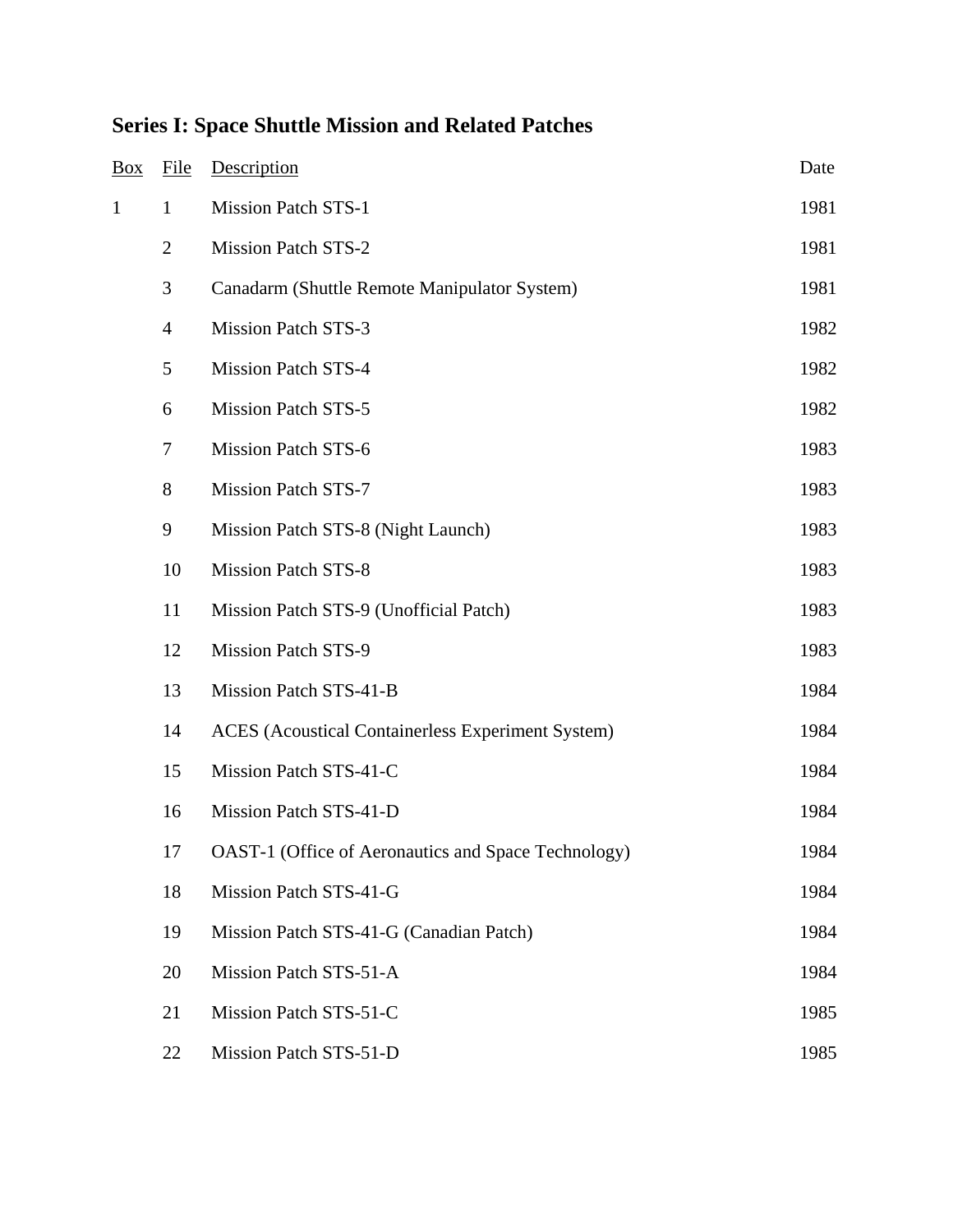| 23 | Mission Patch STS-51-D (Walker and Garn Not Listed)     | 1985 |
|----|---------------------------------------------------------|------|
| 24 | Mission Patch STS-51-D (Senator Jake Garn)              | 1985 |
| 25 | Mission Patch STS-51-B                                  | 1985 |
| 26 | Spacelab 3 Microgravity                                 | 1985 |
| 27 | Spacelab 3 ATMOS                                        | 1985 |
| 28 | Mission Patch STS-51-G                                  | 1985 |
| 29 | Mission Patch STS-51-G (French CNES)                    | 1985 |
| 30 | Mission Patch STS-51-G (Same Style as STS-51-D, Error?) | 1985 |
| 31 | Mission Patch STS-51-F                                  | 1985 |
| 32 | Spacelab <sub>2</sub>                                   | 1985 |
| 33 | Mission Patch STS-51-I                                  | 1985 |
| 34 | Mission Patch STS-51-J                                  | 1985 |
| 35 | Mission Patch STS-61-A                                  | 1985 |
| 36 | Mission Patch STS-61-A "Science Astronaut"              | 1985 |
| 37 | <b>ESA/NASA Spacelab</b>                                | 1985 |
| 38 | <b>Erste Deutsche Spacelab Mission (First German)</b>   | 1985 |
| 39 | Mission Patch STS-61-B                                  | 1985 |
| 40 | Mission Patch STS-61-C                                  | 1986 |
| 41 | NASA Hitchhiker                                         | 1986 |
| 42 | Mission Patch STS-51-L                                  | 1986 |
| 43 | <b>Challenger Memorial</b>                              | 1986 |
| 44 | Teacher in Space                                        | 1986 |
| 45 | Mission Patch STS-61-E (Canceled)                       | 1986 |
| 46 | Mission Patch STS-26                                    | 1988 |
| 47 | <b>Mission Patch STS-27</b>                             | 1988 |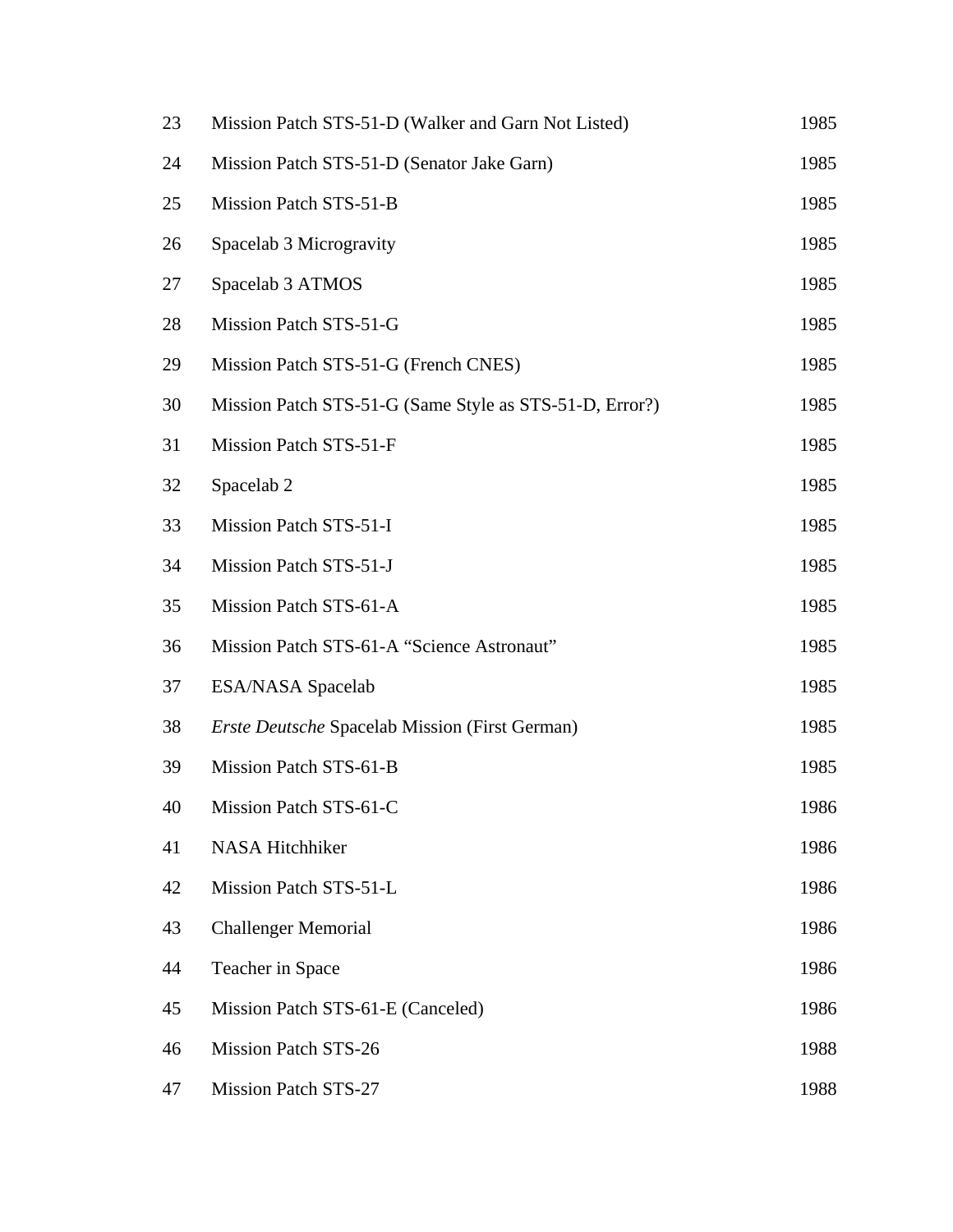| 48 | <b>Mission Patch STS-29</b>                  | 1989 |
|----|----------------------------------------------|------|
| 49 | <b>Mission Patch STS-30</b>                  | 1989 |
| 50 | <b>JPL-NASA Magellan Mission</b>             | 1989 |
| 51 | <b>Mission Patch STS-28</b>                  | 1989 |
| 52 | Mission Patch STS-34                         | 1989 |
| 53 | <b>Mission Patch STS-33</b>                  | 1989 |
| 54 | Mission Patch STS-32                         | 1990 |
| 55 | Mission Patch STS-36                         | 1990 |
| 56 | <b>Mission Patch STS-31</b>                  | 1990 |
| 57 | Mission Patch STS-41                         | 1990 |
| 58 | <b>Mission Patch STS-38</b>                  | 1990 |
| 59 | Mission Patch STS-35                         | 1990 |
| 60 | <b>ASTRO1</b>                                | 1990 |
| 61 | Mission Patch STS-37                         | 1991 |
| 62 | <b>Mission Patch STS-39</b>                  | 1991 |
| 63 | <b>Mission Patch STS-40</b>                  | 1991 |
| 64 | Spacelab Life Sciences 1                     | 1991 |
| 65 | Mission Patch STS-43                         | 1991 |
| 66 | <b>Mission Patch STS-48</b>                  | 1991 |
| 67 | <b>Mission Patch STS-44</b>                  | 1991 |
| 68 | <b>Mission Patch STS-42</b>                  | 1992 |
| 69 | <b>International Microgravity Laboratory</b> | 1992 |
| 70 | <b>Mission Patch STS-45</b>                  | 1992 |
| 71 | <b>Mission Patch STS-49</b>                  | 1992 |
| 72 | Mission Patch STS-50                         | 1992 |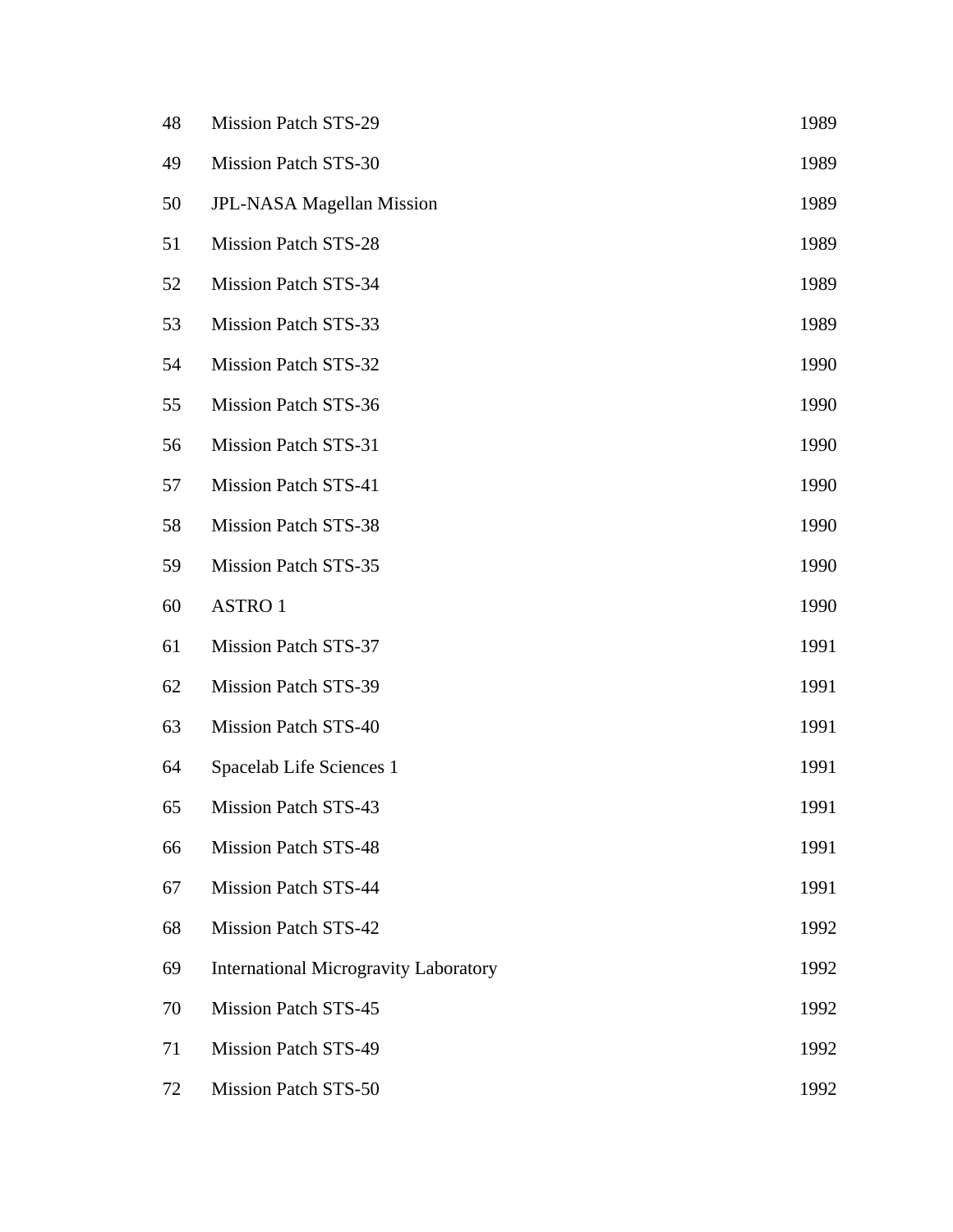| 73 | Mission Patch STS-56                         | 1992 |
|----|----------------------------------------------|------|
| 74 | Mission Patch STS-47                         | 1992 |
| 75 | Spacelab J                                   | 1992 |
| 76 | <b>Mission Patch STS-52</b>                  | 1992 |
| 77 | Mission Patch STS-53                         | 1992 |
| 78 | Mission Patch STS-54                         | 1993 |
| 79 | Mission Patch STS-56                         | 1993 |
| 80 | Mission Patch STS-55                         | 1993 |
| 81 | German D-2 Atomic Oxygen Exposure Tray       | 1993 |
| 82 | <b>Mission Patch STS-57</b>                  | 1993 |
| 83 | European Retrievable Carrier                 | 1993 |
| 84 | <b>Mission Patch STS-51</b>                  | 1993 |
| 85 | <b>Mission Patch STS-58</b>                  | 1993 |
| 86 | Spacelab Life Sciences 2                     | 1993 |
| 87 | Mission Patch STS-61                         | 1993 |
| 88 | 1st Hubble Space Telescope Servicing Mission | 1993 |
| 89 | Mission Patch STS-60                         | 1994 |
| 90 | Mission Patch STS-62                         | 1994 |
| 91 | OAST-2                                       | 1994 |
| 92 | <b>Mission Patch STS-59</b>                  | 1994 |
| 93 | <b>Mission Patch STS-65</b>                  | 1994 |
| 94 | International Microgravity Lab 2             | 1994 |
| 95 | Mission Patch STS-64                         | 1994 |
| 96 | Mission Patch STS-68                         | 1994 |
| 97 | Mission Patch STS-63                         | 1995 |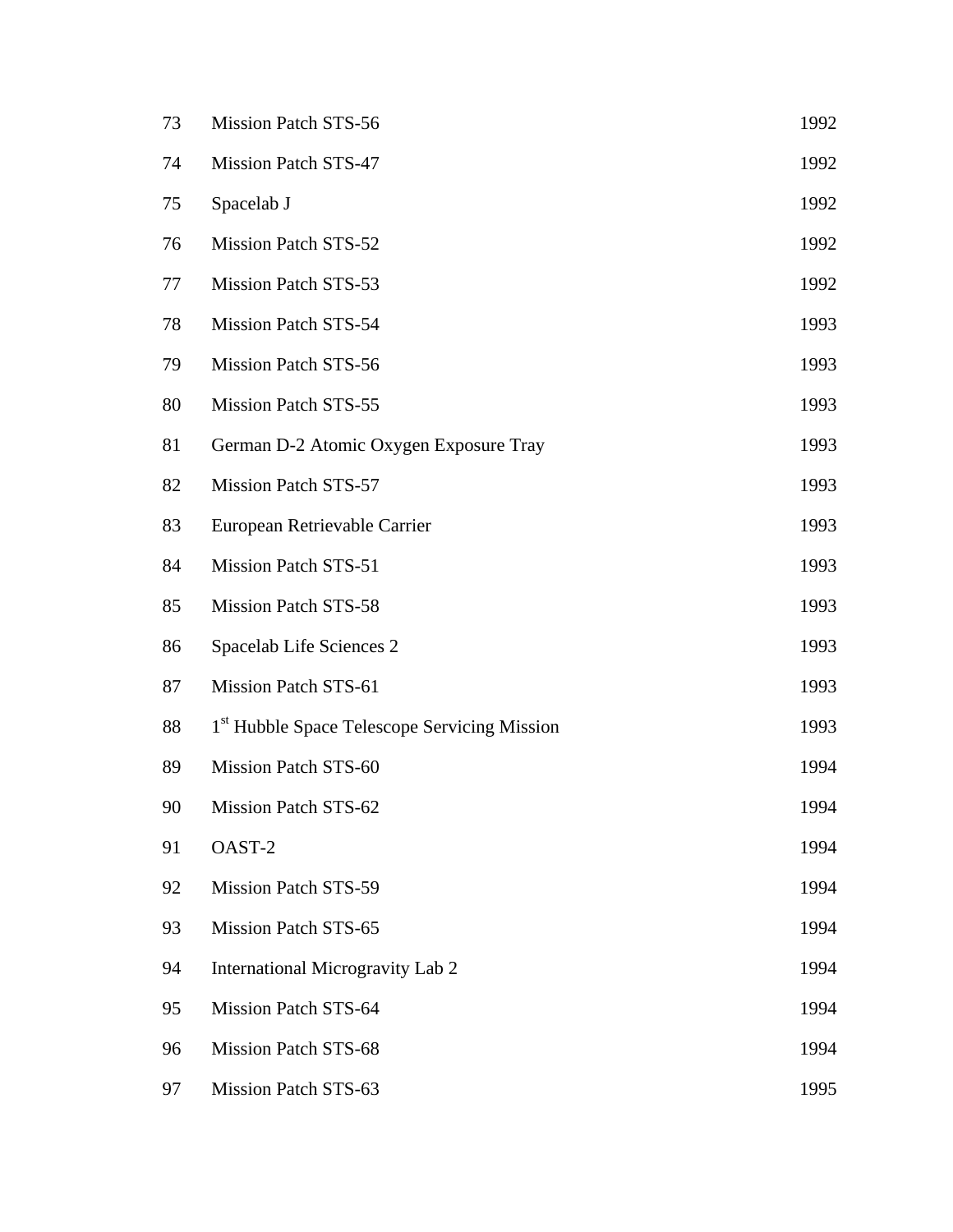| 98  | Mission Patch STS-110                       | 2002 |
|-----|---------------------------------------------|------|
| 99  | <b>Space Shuttle</b>                        | n.d. |
| 100 | Space Shuttle SPC Team                      | n.d. |
| 101 | <b>Shuttle Carriers of America DFRC JSC</b> | n.d. |
| 102 | <b>Gulfstream Shuttle Trainer</b>           | n.d. |
| 103 | <b>Shuttle Chase Team</b>                   | n.d  |

## **Series II: Other Space Programs and NASA Projects Other than the Space Shuttle Patches**

| <b>Box</b> | <b>File</b> | Description                                                       | Date |
|------------|-------------|-------------------------------------------------------------------|------|
|            |             | Canadian                                                          |      |
|            | 104         | <b>Canadian Astronaut Program</b>                                 | n.d. |
|            |             | <b>Department of Defense Strategic Defense Initiative Patches</b> |      |
|            | 105         | Pegasus-Lightsat-Microsat                                         | n.d. |
|            | 106         | Defense Support Program                                           | n.d. |
|            | 107         | Department of Defense Strategic Defense Initiative                | n.d. |
|            | 108         | <b>SPAS III</b>                                                   | n.d. |
|            | 109         | <b>BSTS</b> "A Posse Ad Esse"                                     | n.d. |
|            |             | <b>European Space Agency Patches</b>                              |      |
|            | 110         | Ariane Rocket                                                     | n.d. |
|            | 111         | Earthnet                                                          | n.d. |
|            | 112         | Eureca                                                            | n.d. |
|            | 113         | Spacelab                                                          | n.d. |
|            | 114         | Space Telescope Project                                           | n.d. |
|            | 115         | Olympus 1                                                         | n.d. |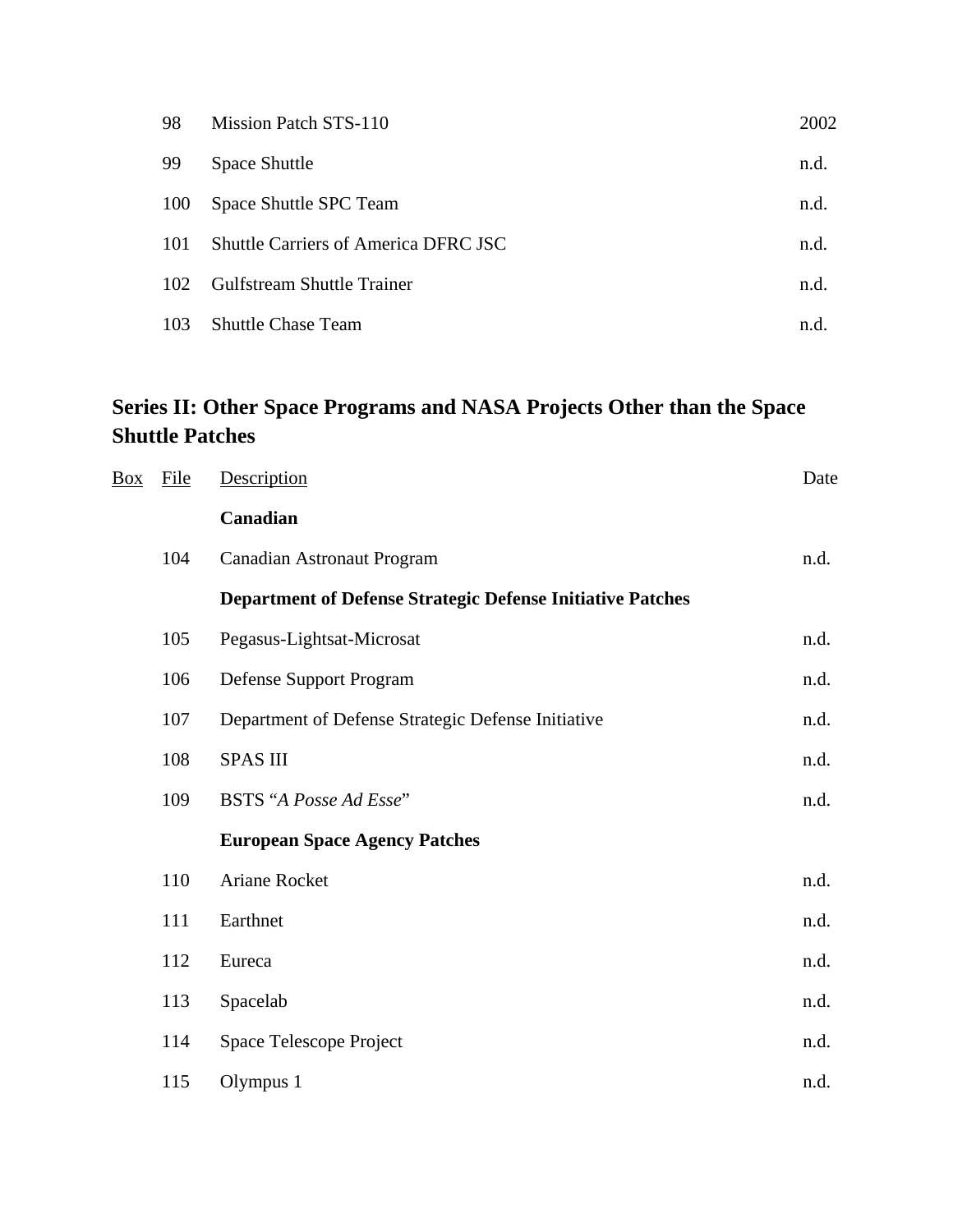### **Government**

| 116  | Joint Planning Staff for Space Patch                                  | n.d. |
|------|-----------------------------------------------------------------------|------|
|      | <b>NASA Aircraft Patches</b>                                          |      |
| 117  | $XV-15$                                                               | n.d. |
| 118  | $X-29A$                                                               | n.d. |
| 119  | $X-30$                                                                | n.d. |
| 120  | National Aero-Space Plane                                             | n.d. |
|      | <b>NASA Commemorative Patches</b>                                     |      |
| 121  | Friendship 7                                                          | n.d. |
| 122  | Apollo 1                                                              | n.d. |
| 123  | Apollo-Soyuz                                                          | n.d. |
| 124  | <b>Astronauts Killed in Action</b>                                    | n.d. |
|      | <b>NASA Dryden Flight Research Center</b>                             |      |
| 125  | NASA Dryden Flight Research Center                                    | n.d. |
| 126  | NASA Dryden Flight Research Center, Ames Research Center              | n.d. |
| 127  | NASA Dryden Flight Research Center, SRV                               | n.d. |
| 128  | NASA Dryden-Langley, DAST                                             | n.d. |
| 128A | NASA Dryden Flight Research Center, Digital Electronic Engine Control | n.d. |
|      | <b>NASA General Patches</b>                                           |      |
| 129  | $25th$ Anniversary                                                    | 1983 |
| 130  | Endeavour 105                                                         | n.d. |
| 131  | <b>Shuttle Crew Escape Team Member</b>                                | n.d. |
| 132  | Space Camp                                                            | n.d. |
| 132A | <b>Space Exploration Team</b>                                         | n.d. |
|      | <b>NASA Kennedy Space Center</b>                                      |      |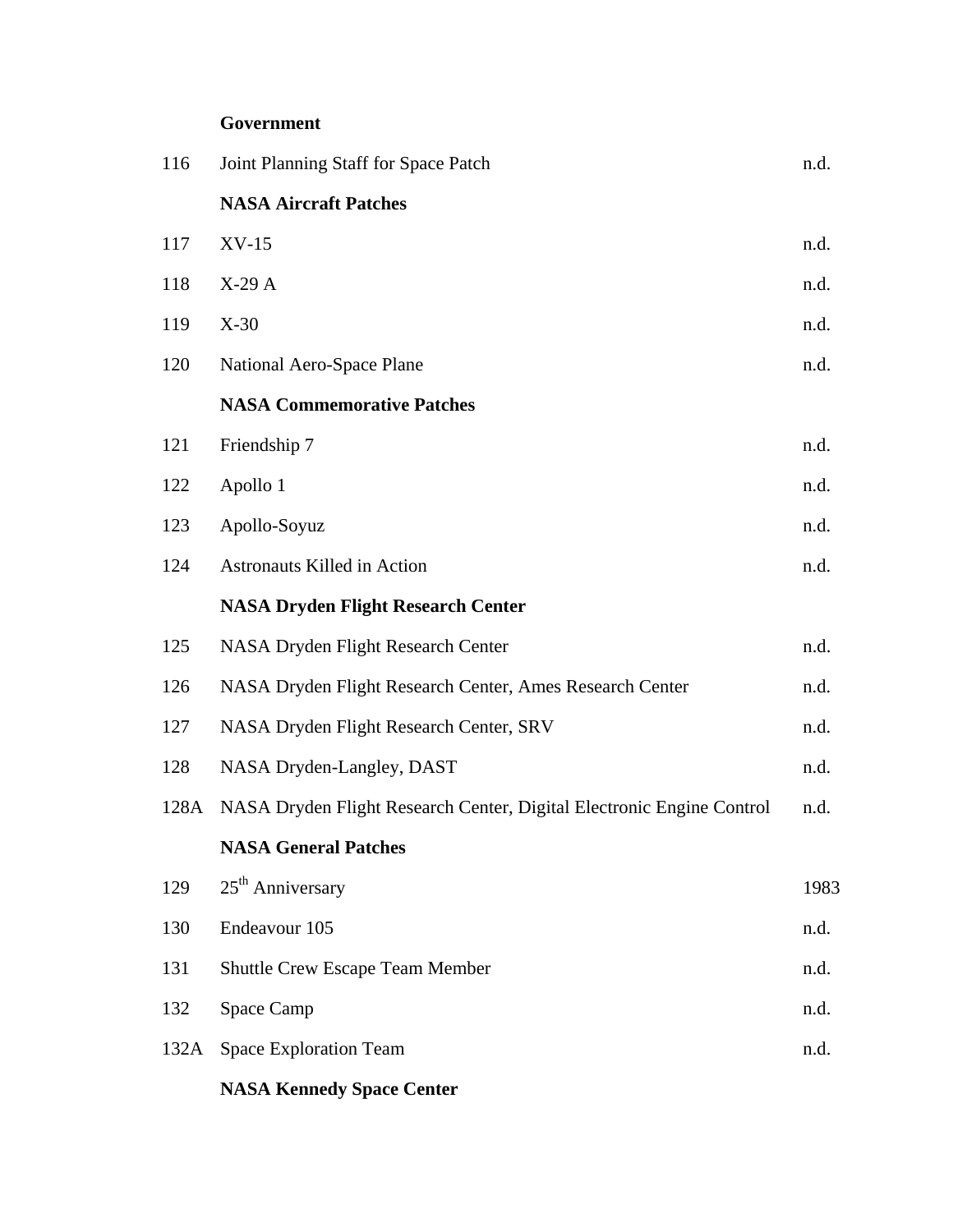| 133  | Launch Processing System (LPS-19)                       | n.d. |
|------|---------------------------------------------------------|------|
| 134  | <b>Manned Space Flight Engineer</b>                     | n.d. |
| 135  | <b>Mission Control (With Rocket)</b>                    | n.d. |
| 136  | Mission Control (Without Rocket)                        | n.d. |
| 137  | National Space Technology Lab                           | n.d. |
|      | <b>NASA Missions</b>                                    |      |
| 138  | List of All NASA Missions                               | n.d. |
| 139  | Mars Probe                                              | n.d. |
| 140  | Viking                                                  | n.d. |
| 141  | Voyager                                                 | n.d. |
|      | <b>NASA Programs</b>                                    |      |
| 142  | Access                                                  | n.d. |
| 143  | Ease/Access Mission                                     | n.d. |
| 144  | Freedom Space Station                                   | n.d. |
| 145  | <b>GPS NAVSTAR</b>                                      | n.d. |
| 146  | HiMAT (Highly Maneuverable Aircraft Technology)         | n.d. |
| 147  | MMU (Manned Maneuvering Unit)                           | n.d. |
| 148  | <b>Mission Adaptive Wing</b>                            | n.d. |
| 149  | Oblique Wing                                            | n.d. |
| 150  | <b>Small Self-Contained Payloads</b>                    | n.d. |
| 151  | W-80                                                    | n.d. |
| 152  | Winglets                                                | n.d. |
| 152A | Simulations and Compatibility Test Branch               | n.d. |
| 152B | <b>TDRSS</b> (Tracking and Data Relay Satellite System) | n.d. |
|      | <b>NASA-Vandenberg Air Force Base</b>                   |      |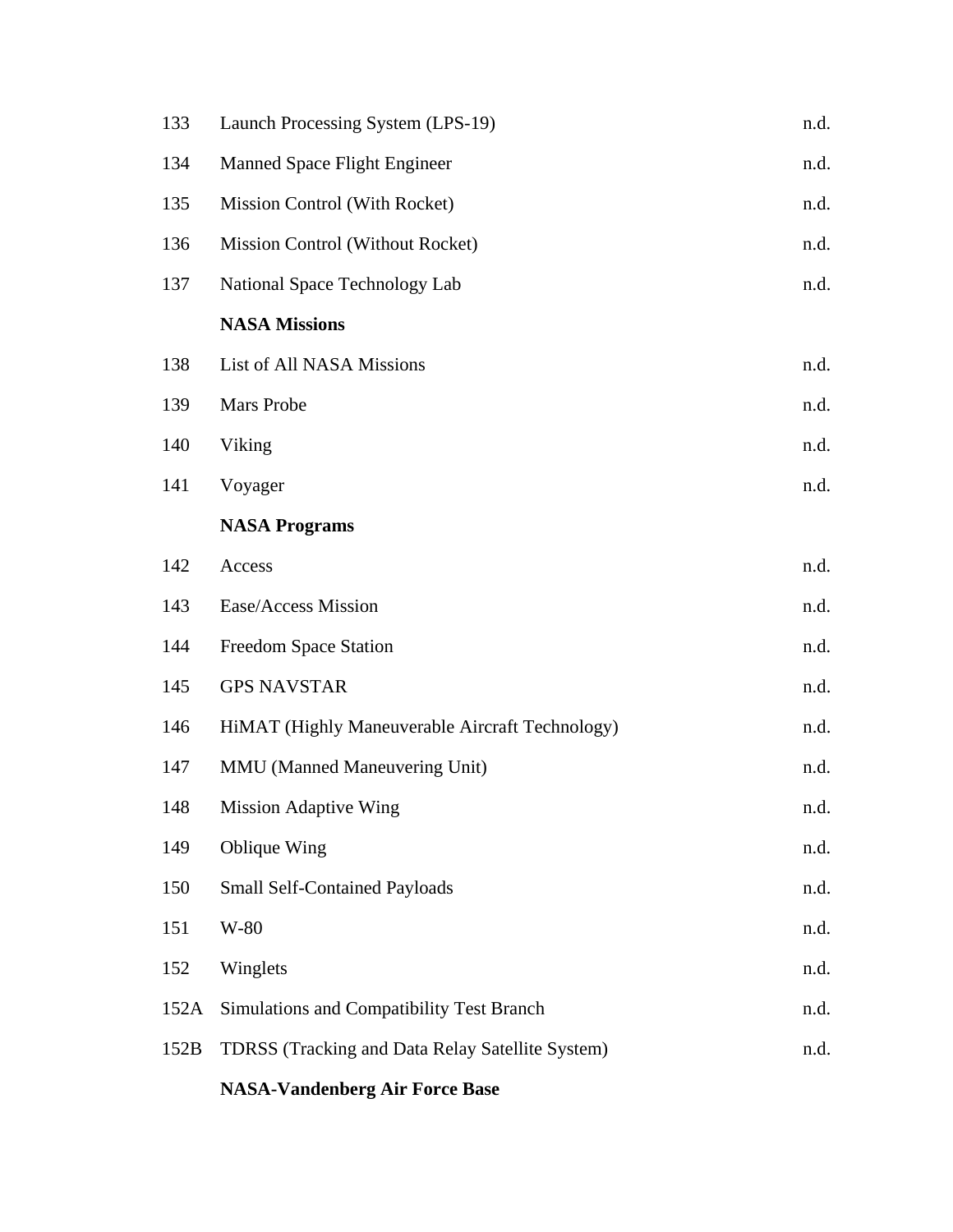| 153  | California Astronautics and Space Administration        | n.d. |
|------|---------------------------------------------------------|------|
| 154  | Discovery Launch Site                                   | n.d. |
| 155  | S-Cargo Ops                                             | n.d. |
| 156  | Space Shuttle Vandenberg AFB                            | n.d. |
| 157  | Van D. Berg Space Mechanic                              | n.d. |
| 158  | Vandenberg Pad Operations                               | n.d. |
| 159  | <b>Western Shuttle Spaceport</b>                        | n.d. |
|      | <b>Rockets/Missiles</b>                                 |      |
| 160  | Atlas                                                   | n.d. |
| 161  | <b>ASAT</b>                                             | n.d. |
| 162  | <b>British Aerospace HOTOL</b>                          | n.d. |
| 163  | Delta II                                                | n.d. |
| 164  | Hermes                                                  | n.d. |
| 165  | <b>IUS</b> (Internal Upper Stage)                       | n.d. |
| 166  | Martin Marietta Small ICBM (Midgetman Missile)          | n.d. |
| 167  | <b>Orbital Sciences Corporation</b>                     | n.d. |
| 168  | PAM D II                                                | n.d. |
| 168A | Pegasus                                                 | n.d. |
| 169  | MM-CDB/PCK "You Can Run-You'll Only Die Tired"          | n.d. |
| 170  | Missile Experimental (Peacekeeper)                      | n.d. |
| 171  | Missile Experimental Guidance and Control (Peacekeeper) | n.d. |
| 172  | Missile Experimental Test Team (Peacekeeper)            | n.d. |
| 173  | Peacekeeper Flight X                                    | n.d. |
| 174  | Peacekeeper Flight XII                                  | n.d. |
| 175  | Peacekeeper Flight XIII                                 | n.d. |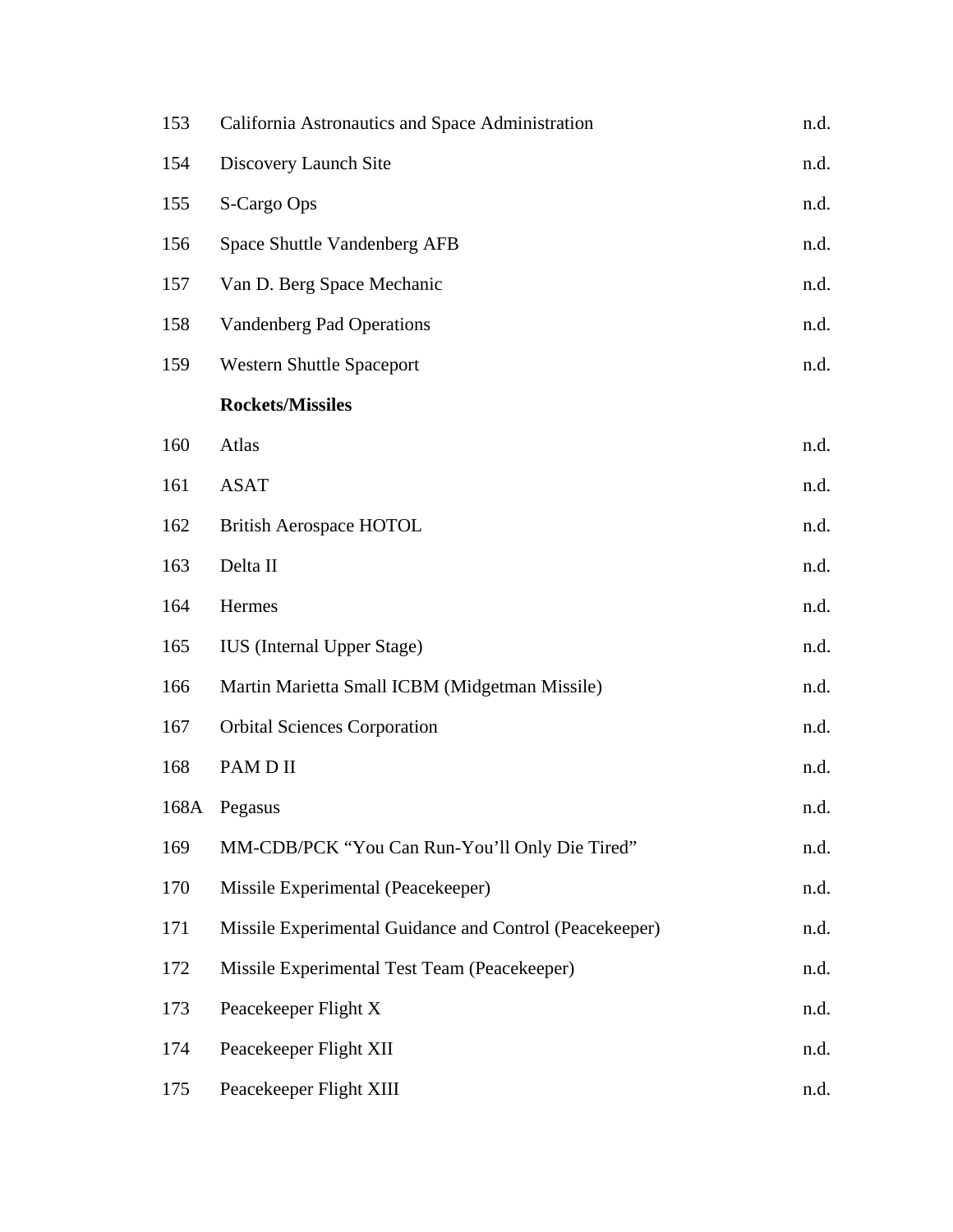| 176  | Peacekeeper Flight XIV                           | n.d. |
|------|--------------------------------------------------|------|
| 177  | Peacekeeper Flight XV                            | n.d. |
| 178  | Peacekeeper Rail Garrison                        | n.d. |
| 179  | Peacekeeper System ICBM                          | n.d. |
| 180  | Peacekeeper Vandenberg AFB                       | n.d. |
| 181  | <b>Shuttle Centaur</b>                           | n.d. |
| 182  | STS-IV Flow A Go for Stack                       | n.d. |
| 183  | Titan 34D                                        | n.d. |
| 184  | Titan 34D D2                                     | n.d. |
| 185  | Titan IV Assured Access to Space                 | n.d. |
| 186  | Titan IV-4 An Excellent Adventure 65-55 ASTG     | n.d. |
| 187  | Titan IV-5 "Eve" First Launch Western Test Range | n.d. |
| 188  | Titan IV-8 Vroom-Hilda Western Test Range        | n.d. |
|      | <b>Soviet Space Program</b>                      |      |
| 189  | <b>Buran Program</b>                             | n.d. |
| 190  | <b>Confederation of Independent States Flag</b>  | n.d. |
| 191  | Cosmonaut                                        | n.d. |
| 192  | <b>International Cosmonaut Intercosmos</b>       | n.d. |
| 193  | <b>Salyut Space Station</b>                      | n.d. |
| 194  | <b>Space Station MIR</b>                         | n.d. |
| 195  | <b>SARSAT</b>                                    | n.d. |
| 196  | Sputnik Commemorative                            | n.d. |
| 196A | Soviet Union Flag                                | n.d. |
| 196B | Soviet/French Soyuz T6 Mission                   | n.d. |
| 196C | Glavkosmos Design Bureau                         | n.d. |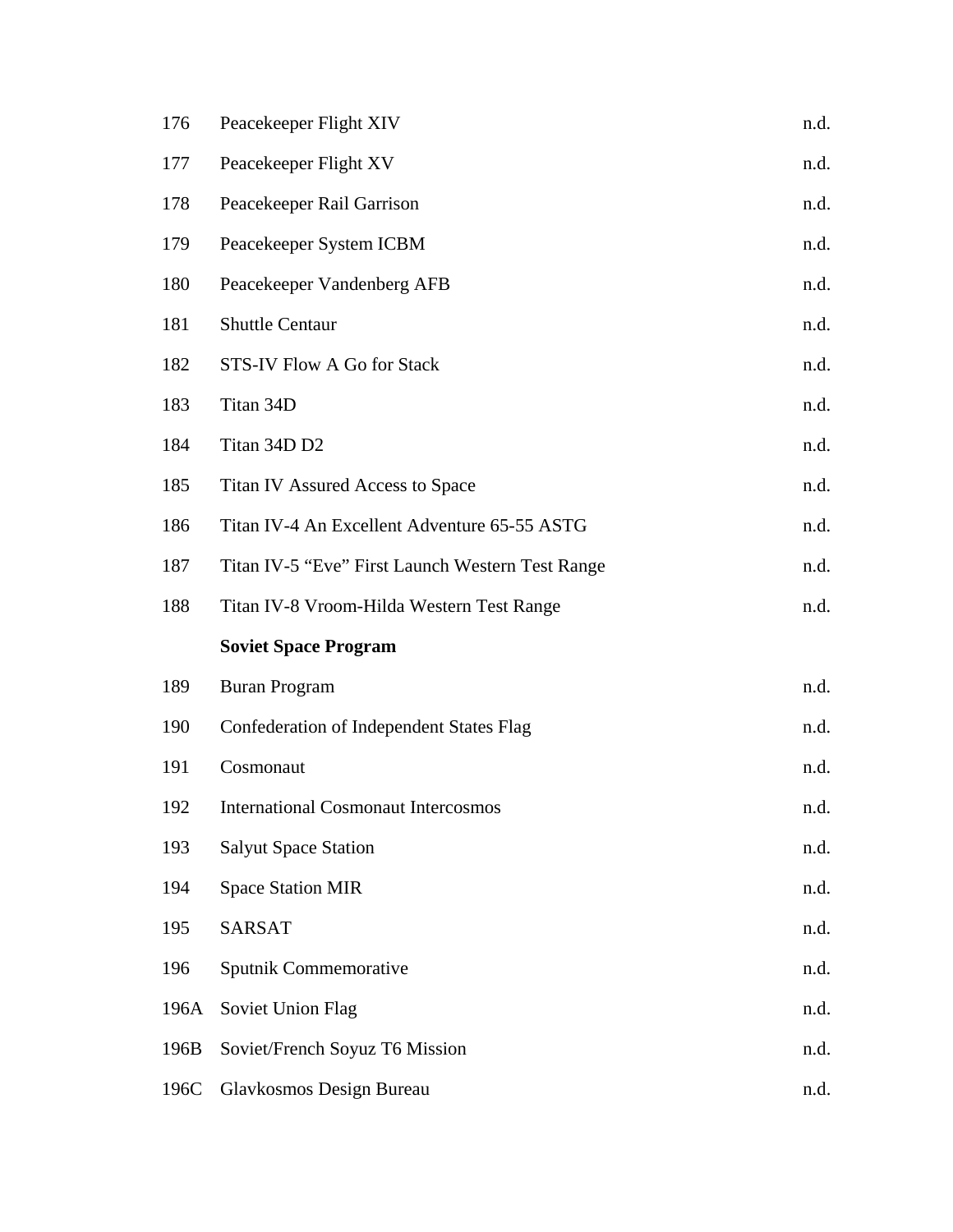# **Series III: United States Military Patches**

| Box | File | Description                                     | Date |
|-----|------|-------------------------------------------------|------|
|     |      | <b>United States Air Force</b>                  |      |
|     | 197  | $2nd$ Satellite Control Squadron                | n.d. |
|     | 198  | 451 FTS (Fighter Training Squadron)             | n.d. |
|     | 199  | 6595 <sup>th</sup> Aerospace Test Wing          | n.d. |
|     | 200  | 6595 <sup>th</sup> Missile Test Group (Subdued) | n.d. |
|     | 201  | Aerospace Defense Command                       | n.d. |
|     | 202  | <b>Operation Arc Light</b>                      | n.d. |
|     | 203  | <b>Space Command</b>                            | n.d. |
|     | 204  | Space Command (Subdued)                         | n.d. |
|     | 205  | Space and Missile Test Center                   | n.d. |
|     | 206  | <b>Tactical Air Command (Subdued)</b>           | n.d. |
|     | 207  | Thunderbirds (One Plane Inside Star)            | n.d. |
|     | 208  | Thunderbirds (Five Planes Inside Star)          | n.d. |
|     | 209  | <b>USAF Independence SRB Retrieval</b>          | n.d. |
|     | 210  | Vandenberg Launch & Landing Site                | n.d. |
|     | 211  | Western Space and Missile Center (Subdued)      | n.d. |
|     |      | <b>United States Army</b>                       |      |
|     | 212  | United States Army in Vietnam                   | n.d. |
|     |      | <b>United States Navy</b>                       |      |
|     | 213  | BB-61 USS Iowa                                  | n.d. |
|     | 214  | BB-62 USS New Jersey                            | n.d. |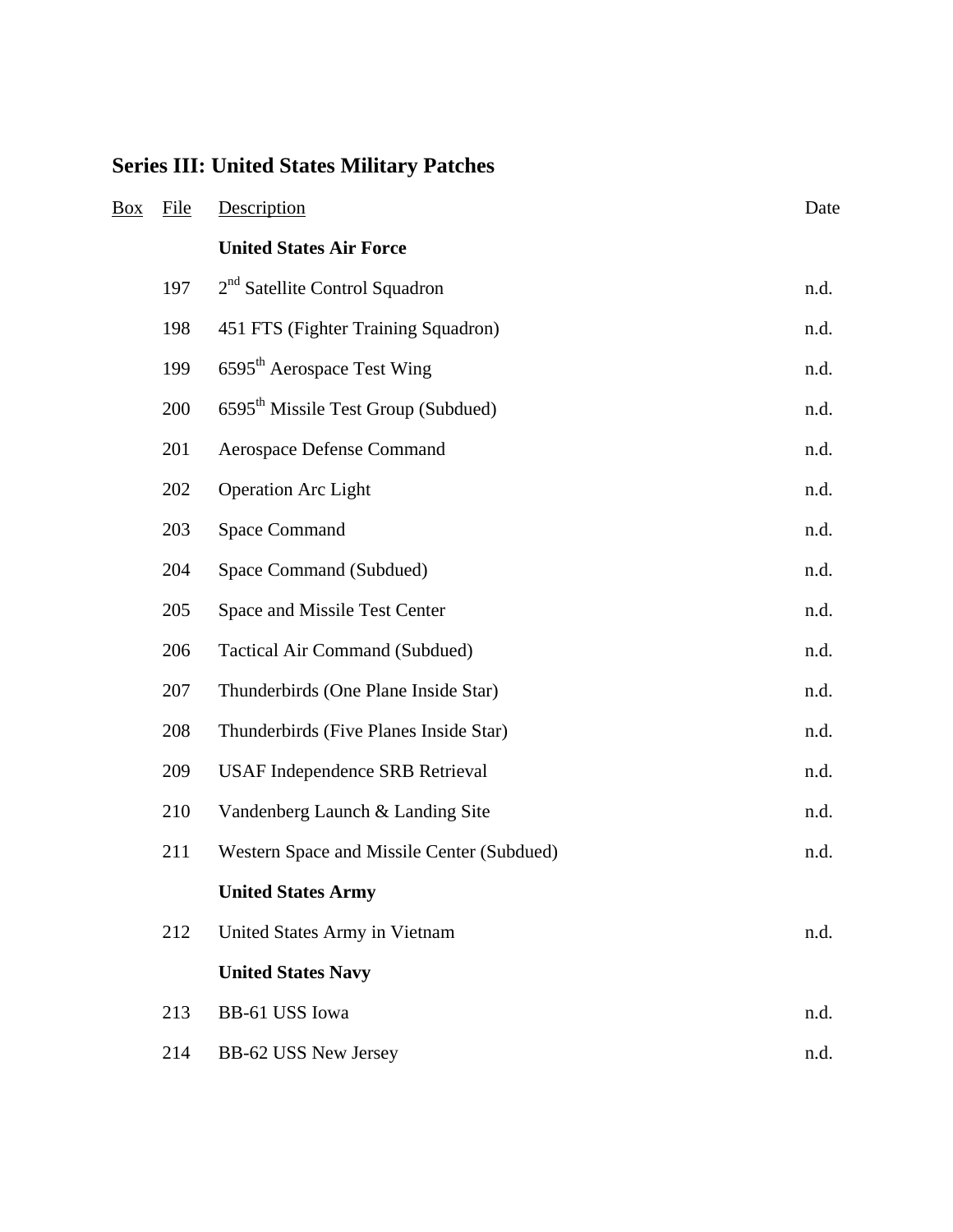| 215 | BB-63 USS Missouri                                                                  | n.d. |
|-----|-------------------------------------------------------------------------------------|------|
| 216 | CV-61 USS Ranger                                                                    | n.d. |
| 217 | <b>CVN-68 USS Nimitz</b>                                                            | n.d. |
| 218 | FF-1074 USS Harold E. Holt Operation Desert Shield United Nations Joint<br>Services | n.d. |
| 219 | <b>Blue Angels</b>                                                                  | n.d. |
| 220 | <b>Fighter Weapons School</b>                                                       | n.d. |
| 221 | Pacific Missile Test Center                                                         | n.d. |
| 222 | <b>SOOS III</b>                                                                     | n.d. |
| 223 | SOOS 4 for 4 Navy Navigation Satellite                                              | n.d. |

## **Series IV: Novelty Patches**

| Box | <b>File</b> | Description                                                         | Date |
|-----|-------------|---------------------------------------------------------------------|------|
|     |             | <b>Aircraft/Air Show</b>                                            |      |
|     | 224         | A-6 Intruder                                                        | n.d. |
|     | 225         | $A-10$                                                              | n.d. |
|     | 226         | AC-130 Gunship "Spectre"                                            | n.d. |
|     | 227         | AC-130 H Gunship "Spectre"                                          | n.d. |
|     | 228         | (AC-130 Gunship) Spectre "Patience My Ass I'm Gonna Kill Something" | n.d. |
|     | 229         | AH-1 Cobra                                                          | n.d. |
|     | 230         | $B-1$                                                               | n.d. |
|     | 231         | B-1 Flight Test "Swing Wing Crow"                                   | n.d. |
|     | 232         | B-1 B (SAC Shield Inset in Color)                                   | n.d. |
|     | 233         | B-1 B (Silver Border)                                               | n.d. |
|     | 234         | $C-17$                                                              | n.d. |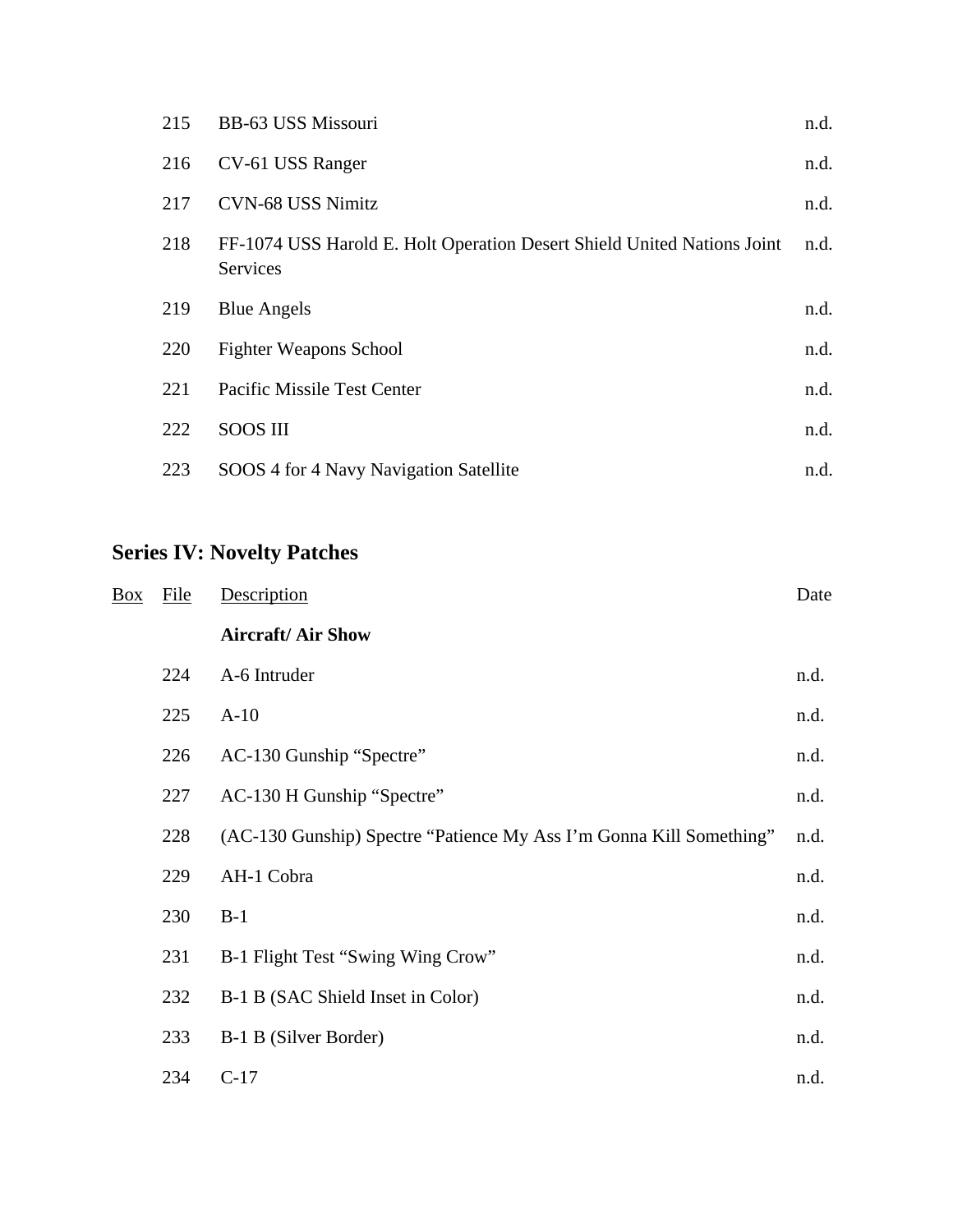| 235  | F-4 Phantom                                 | n.d. |
|------|---------------------------------------------|------|
| 236  | (F-4) "Phantom Phanatics"                   | n.d. |
| 237  | $F-5$                                       | n.d. |
| 238  | $F-14$                                      | n.d. |
| 239  | (F-14) Anytime, Baby!                       | n.d. |
| 240  | $(F-14)$ Tomcat                             | n.d. |
| 241  | F-15 ASAT Combined Test Force               | n.d. |
| 242  | (F-15) Eagle Driver                         | n.d. |
| 243  | (F-15) Eagle Keeper                         | n.d. |
| 244  | F-15 Strike Eagle                           | n.d. |
| 245  | $F-16$                                      | n.d. |
| 246  | F-16 AFTI (Grey Livery)                     | n.d. |
| 247  | F-16 AFTI (Thunderbirds Livery)             | n.d. |
| 248  | F/A-18 Hornet Handler                       | n.d. |
| 249  | F-104 Starfighter                           | n.d. |
| 250  | F-117 Stealth Grimreapers                   | n.d. |
| 251  | F-117 A Desert Storm First Strike           | n.d. |
| 252  | SR-71 3+ (Diamond Shaped Patch)             | n.d. |
| 253  | SR-71 Black Bird 3+ (With Skunk Works Logo) | n.d. |
| 254  | SR-71 HABU                                  | n.d. |
| 255  | U-2 Flight Test                             | n.d. |
| 256  | Air Force Museum B-17                       | n.d. |
| 257  | Air Force Museum P-40                       | n.d. |
| 258  | Confederate Air Force "Ghost Squadron"      | n.d. |
| 258A | Confederate Air Force "Blood Chit"          | n.d. |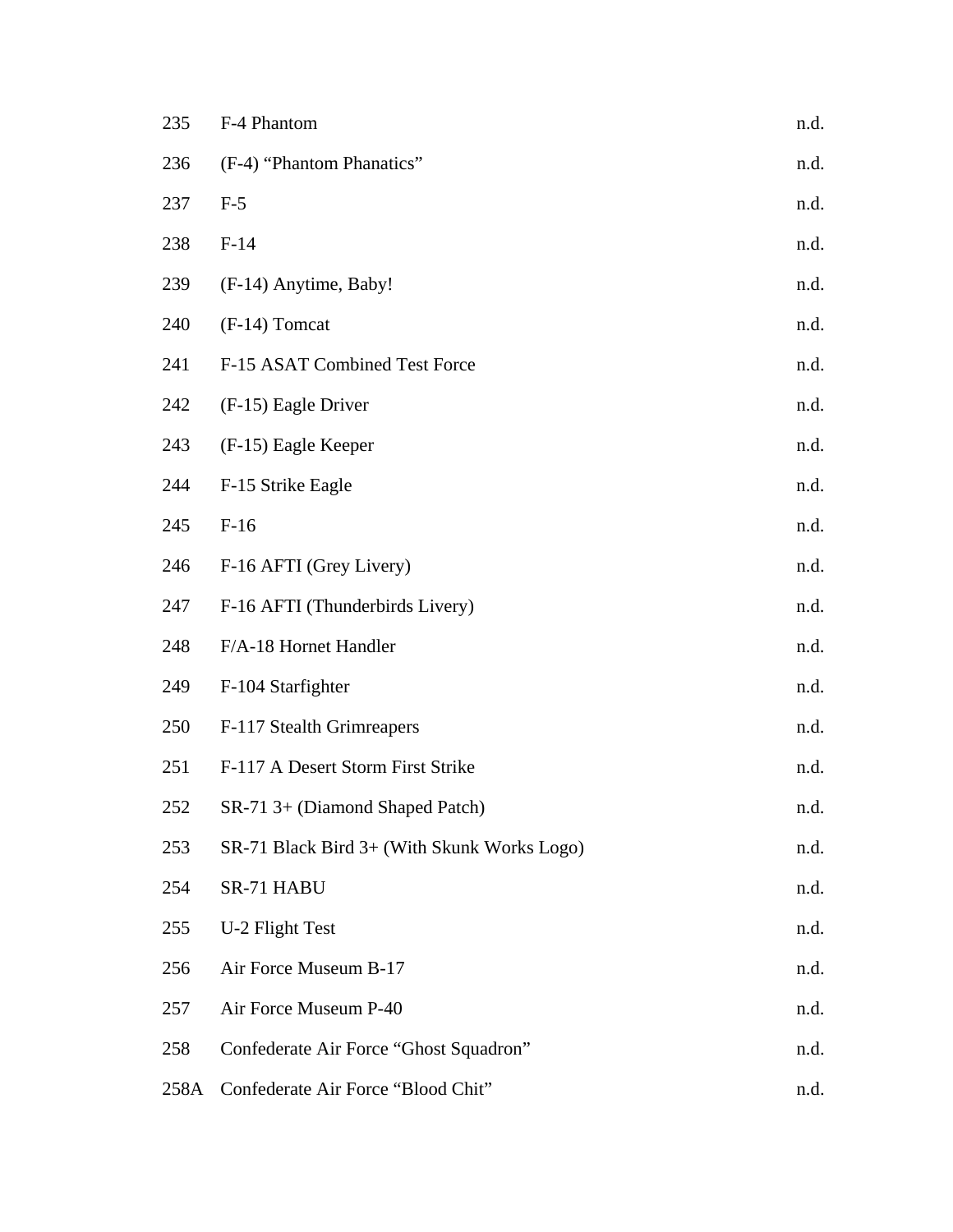| 259 | NACA (National Advisory Committee for Aeronautics) Wing          | n.d.          |
|-----|------------------------------------------------------------------|---------------|
| 260 | Omni Gang T-6 Aerobatics                                         | n.d.          |
|     | <b>Comet</b>                                                     |               |
| 261 | Comet Halley "Coming to a Sky Near You!!"                        | 1986          |
|     | <b>Desert Shield</b>                                             |               |
| 262 | Desert Shield 90-91 (Green Border)                               | 1990-<br>1991 |
| 263 | Imminent Thunder 1990 (Marine Corps)                             | 1990          |
| 264 | <b>Operation Desert Shield (Brown Border)</b>                    | n.d.          |
| 265 | Operation Desert Shield U.S. Armed Forces                        | n.d.          |
| 266 | Operation Desert Shield U.S. Marine Corps 1990                   | 1990          |
|     | <b>Desert Storm</b>                                              |               |
| 267 | Desert Storm 1991 (Orange Border)                                | 1991          |
| 268 | Gulf of Sidra Yacht Club                                         | n.d.          |
| 269 | <b>Operation Desert Storm Victory</b>                            | n.d.          |
| 270 | Persian Excursion                                                | n.d.          |
| 271 | Operation Desert Storm Persian Gulf War                          | n.d.          |
|     | Grenada                                                          |               |
| 272 | Grenada (With marine Corps $\&$ 82 <sup>nd</sup> Airborne Logos) | n.d.          |
| 273 | Grenada: Operation Urgent Fury Participant                       | n.d.          |
|     | <b>Navy</b>                                                      |               |
| 274 | I Survived the Tailhook '91 Witch Hunt                           | 1991          |
| 275 | NIS Olympics Tailhook '93                                        | 1993          |
| 276 | Top Gun                                                          | n.d.          |
|     | Panama                                                           |               |